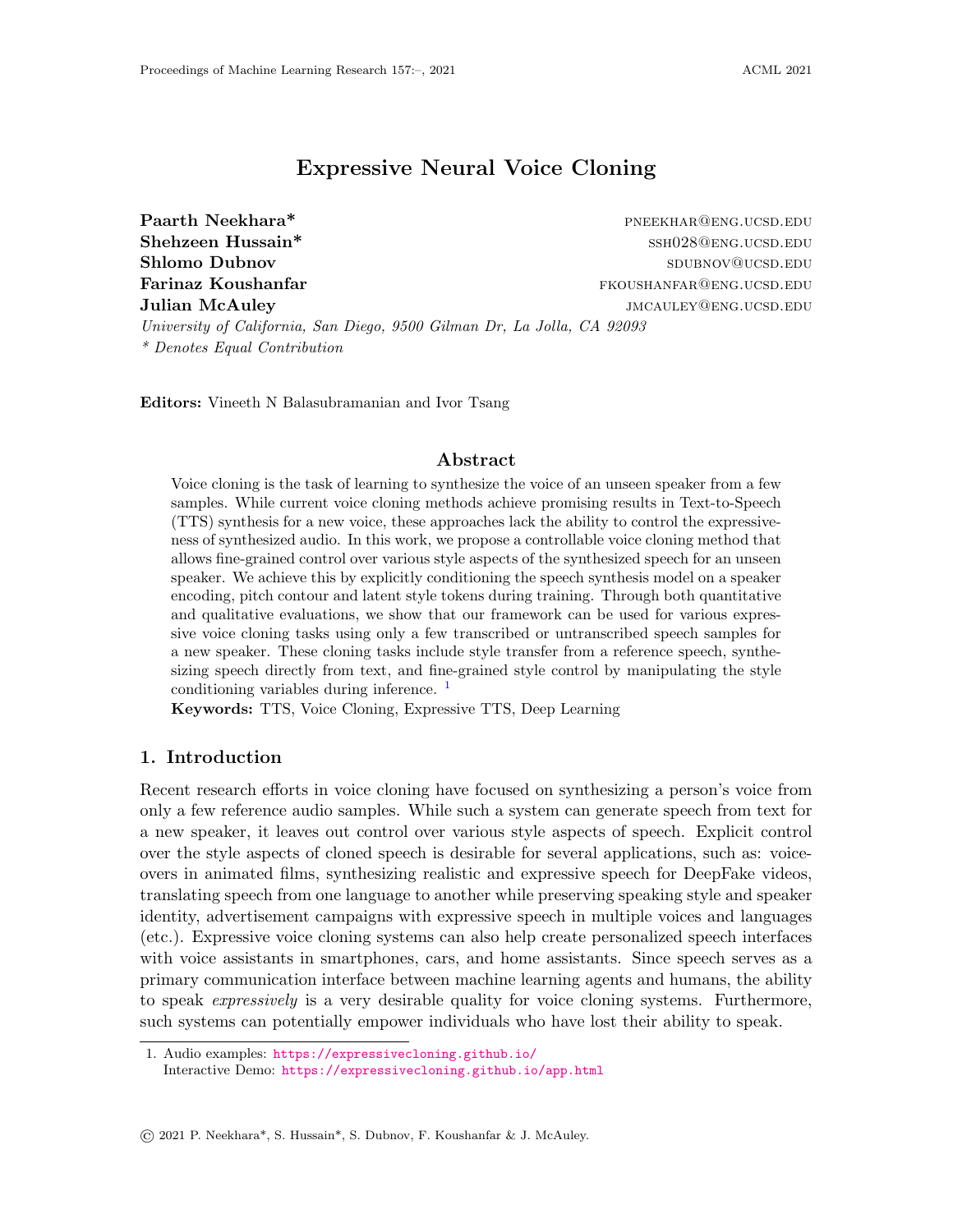The goal of voice cloning is commonly formulated as learning to synthesize the voice of an unseen speaker using only a few seconds of transcribed or untranscribed speech. This is typically done by embedding speaker-dependent information from the available speech samples of the new speaker, and conditioning a trained multi-speaker Text-to-Speech (TTS) model on the derived speaker embedding [Arik et al.](#page-13-0) [\(2018\)](#page-13-0); [Jia et al.](#page-13-1) [\(2018\)](#page-13-1). While such a system can achieve promising results in closely retaining speaker-specific characteristics in the cloned speech, it does not offer control over other aspects of speech that are not contained in the text or the speaker-specific embedding. These aspects include variation in tone, speaking rate, emphasis and emotions.

Several past works have focused on the problem of expressive TTS synthesis by learning latent variables for controlling the style aspects of speech synthesized for a given text [Wang](#page-15-0) [et al.](#page-15-0) [\(2018\)](#page-15-0); [Skerry-Ryan et al.](#page-14-0) [\(2018\)](#page-14-0). Such models are usually trained on a single-speaker expressive speech dataset to learn meaningful latent codes for various style aspects of the speech. Recent works [Stanton et al.](#page-14-1) [\(2018\)](#page-14-1); [Valle et al.](#page-14-2) [\(2020\)](#page-14-2), have extended the idea of learning style representations to a multi-speaker setting by conditioning the TTS synthesis model on both speaker identity and style encodings. Such techniques show promise in disentangling style and speaker specific information, and generate different style variants of synthesized speech for the same text and speaker. However, these methods are limited by the speakers used in the training set and cannot be directly used for synthesizing voices of speakers not seen during training.

Adapting multi-speaker TTS models for voice cloning requires scaling up model training to a large multi-speaker TTS dataset, containing several minutes of transcribed speech from thousands of speakers. High speaker diversity in the training data is important to achieve generalization on unseen speakers [Arik et al.](#page-13-0) [\(2018\)](#page-13-0); [Jia et al.](#page-13-1) [\(2018\)](#page-13-1). The goal of our work is to perform TTS synthesis for an unseen speaker with control over the style aspects of generated speech. As a first step in this direction, we train a TTS model conditioned on speaker encodings and latent style tokens [Wang et al.](#page-15-0) [\(2018\)](#page-15-0) on a large multi-speaker dataset. While this model is able to generate voices for unseen speakers, we find that the results fall short in terms of speech naturalness and style control during synthesis. Our results suggest that learning meaningful latent style aspects is difficult when training on a large multi-speaker dataset containing speech with mostly neutral style and expressions.

To address problem of disentangling style and speaker characteristics on a large multispeaker dataset containing mostly style-neutral speech, we propose a voice cloning model that is conditioned on both latent and heuristically derived style information. Specifically, we condition our TTS synthesis model on (i) text, (ii) speaker encoding (iii) pitch contour of the target speech and (iv) latent style tokens [Wang et al.](#page-15-0) [\(2018\)](#page-15-0). By conditioning synthesis on various style aspects and speaker embeddings derived from the target speech, we are able to train a model that offers fine-grained style control for synthesized speech. To adapt inference for an unseen speaker, we can either perform zero-shot inference or fine-tune the synthesis model on the limited text and speech pairs for the new speaker. Through both quantitative and qualitative evaluations, we demonstrate that our proposed model can make a new voice express, emote, sing or copy the style of a given reference speech.

The main **contributions** of this study are as follows:

• We introduce the problem of expressive voice cloning — Synthesizing a person's voice from a few audio samples and allowing control over the style aspects of the synthesized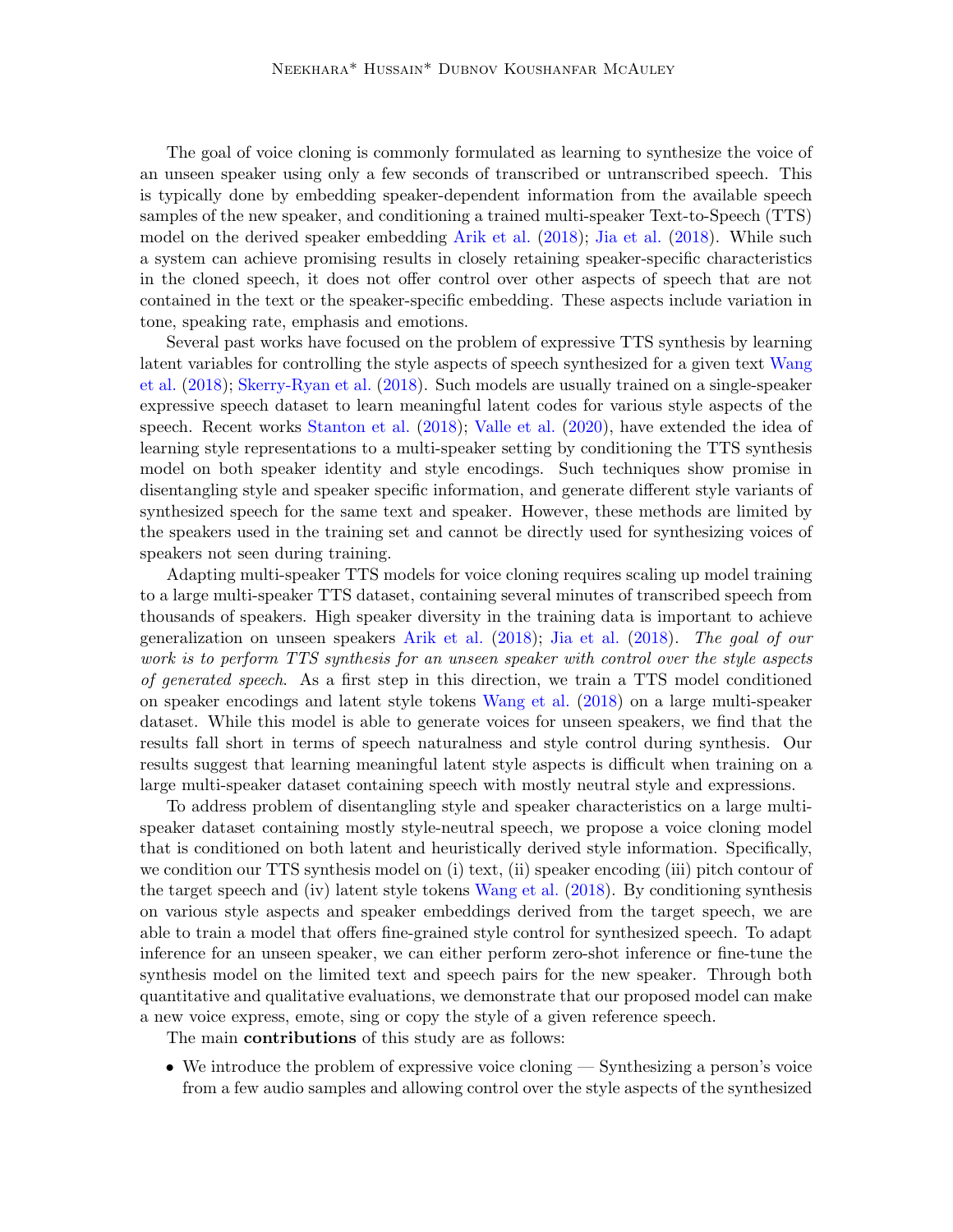speech. While past works have studied the problem of expressive TTS, they have not investigated the problem of cloning a new speaker's voice in an expressive manner.

- We propose an expressive voice cloning framework by training a controllable TTS model on a large multi-speaker dataset with mostly style-neutral speech. By allowing explicit control over the speaker encoding, pitch and rhythm of the synthesized speech, we are able to generate expressive speech for a new speaker that generalizes beyond the distribution of the training data.
- We develop three benchmark tasks and define metrics to evaluate expressive voice cloning systems in terms of speaker similarity, style similarity and naturalness of synthesized speech. We demonstrate that our proposed framework significantly outperforms baseline models that do not use explicit pitch contours for training.

# 2. Background and Related Work

Neural TTS: State-of-the-art neural approaches for natural TTS synthesis [Ping et al.](#page-14-3) [\(2018a\)](#page-14-3); [Shen et al.](#page-14-4) [\(2018\)](#page-14-4) typically decompose the waveform synthesis pipeline into two steps: (1) Synthesizing perceptually informed mel-spectrograms from language using an attention based sequence-to-sequence model like Tacotron [Wang et al.](#page-15-1) [\(2017\)](#page-15-1) or Tacotron 2 [Shen et al.](#page-14-4) [\(2018\)](#page-14-4). (2) Vocoding the synthesized spectrograms to audible waveforms using a neural vocoder [van den Oord et al.](#page-14-5) [\(2016\)](#page-14-5); [Prenger et al.](#page-14-6) [\(2018\)](#page-14-6); [Neekhara et al.](#page-14-7) [\(2019\)](#page-14-7) or heuristic methods like the Griffin-Lim [Griffin et al.](#page-13-2) [\(1984\)](#page-13-2) algorithm. Multi-speaker TTS models [Gibiansky et al.](#page-13-3) [\(2017\)](#page-13-3); [Ping et al.](#page-14-8) [\(2018b\)](#page-14-8) extend this line of work by additionally conditioning the spectrogram synthesis model on speaker embeddings, which are trained end-to-end using the speaker labels in the TTS dataset. While these approaches achieve promising results in synthesizing speech for multiple speakers for a given text, they cannot be directly used to synthesize voices of speakers not seen during training.

Voice Cloning: Voice cloning focuses on generative modeling of speech conditioned on a speaker encoding derived from a few reference speaker audio samples. While speech synthesis models exist [van den Oord et al.](#page-14-5) [\(2016\)](#page-14-5); [Wang et al.](#page-15-1) [\(2017\)](#page-15-1), it has been a challenge to adapt these voice models to new speakers with limited data. Recent efforts have been made in designing systems that can learn to synthesize a person's voice from only a few audio samples [Arik et al.](#page-13-0) [\(2018\)](#page-13-0); [Chen et al.](#page-13-4) [\(2019\)](#page-13-4); [Cooper et al.](#page-13-5) [\(2020\)](#page-13-5); [Huang et al.](#page-13-6) [\(2020\)](#page-13-6); [Jia et al.](#page-13-1) [\(2018\)](#page-13-1). They train a separate speaker encoding network to condition a multi-speaker TTS model on speaker dependent information. Since the speaker encoding network operates on waveforms, it can be used for zero-shot voice cloning from untranscribed utterances of a target speaker. Additionally, the authors of [Arik et al.](#page-13-0) [\(2018\)](#page-13-0) demonstrate that the synthesis model can be fine-tuned on limited text and audio pairs of a new speaker to improve the speaker similarity of the cloned speech.

Expressive Speech Synthesis: Prior works [Wang et al.](#page-15-0) [\(2018\)](#page-15-0); [Stanton et al.](#page-14-1) [\(2018\)](#page-14-1); [Skerry-Ryan et al.](#page-14-0) [\(2018\)](#page-14-0) on expressive speech synthesis focus on models that can be conditioned on text and a latent embedding for style or prosody. During training, the style embeddings are derived using a learnable module called Global Style Tokens (GST), that operates on the target speech for a given phrase and derives a style embedding through attention over a dictionary of learnable vectors. During inference, the synthesizer can be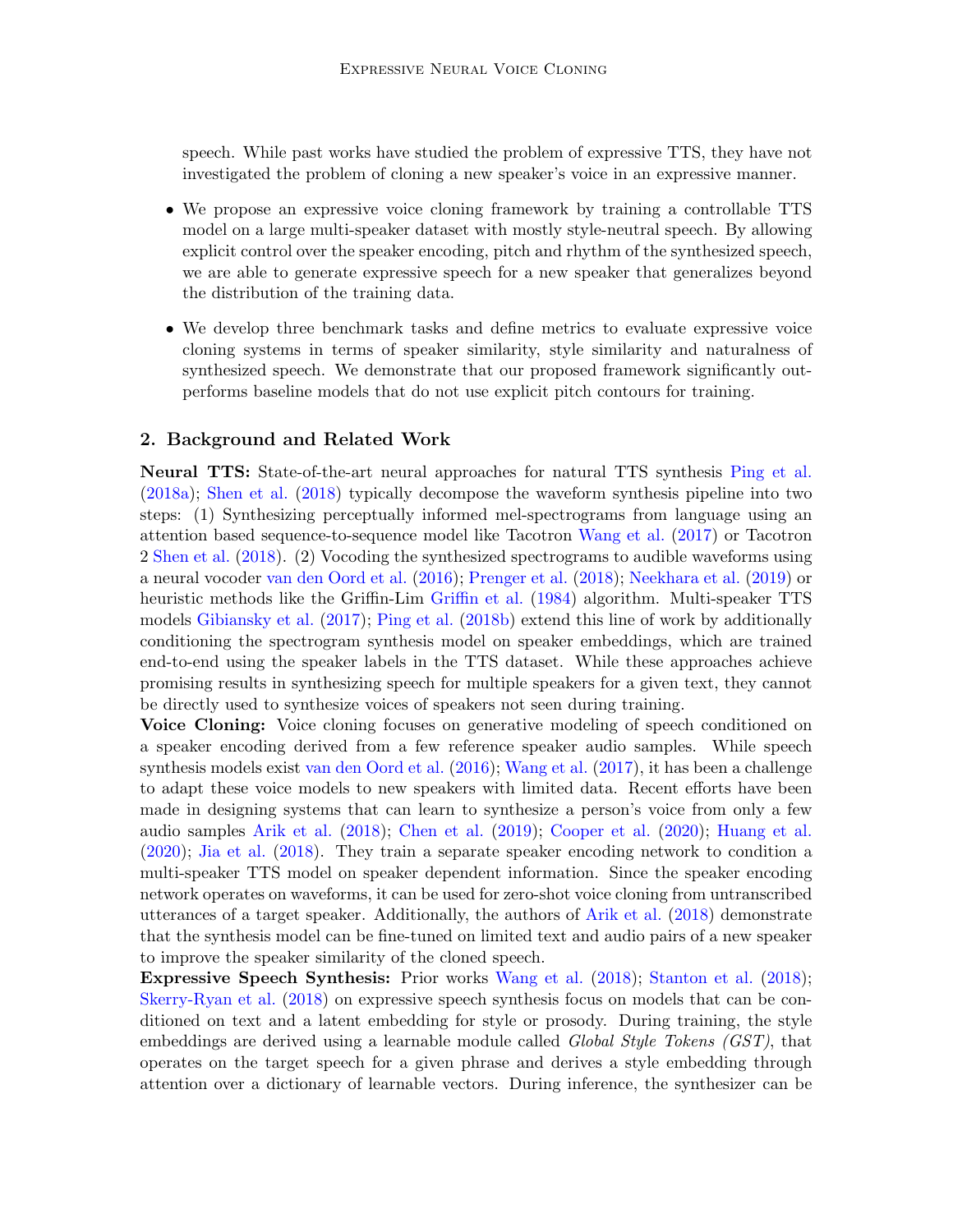conditioned on different reference audios to produce style variants of speech for the same text. Manipulating these latent style variables during inference offers some coarse control over the style of the synthesized speech. Recently proposed Mellotron model [Valle et al.](#page-14-2) [\(2020\)](#page-14-2) uses a combination of explicit and latent style variables to offer more fine-grained control over the expressive characteristics of synthesized speech. Specifically, Mellotron conditions the spectrogram synthesis network on pitch contour, GSTs [Wang et al.](#page-15-0) [\(2018\)](#page-15-0) and speaker ID during training. During inference, the synthesizer can be conditioned on the melodic information—pitch and rhythm of a reference speech and synthesize speech in the voice of a given speaker in the training set. The authors demonstrate that explicit conditioning on pitch contour during training phase, makes it possible to generalize the inference on various melodic pitch contours. While Mellotron allows expressive TTS for speakers in the training dataset, since it uses a fixed size speaker embedding matrix for speaker conditioning, it cannot be used to generate speech for new speakers.

## 3. Methodology

Our expressive voice cloning framework is a multi-speaker TTS model that is conditioned on speaker encodings and style aspects of speech. Style conditioning in expressive TTS models is popularly done by learning a dictionary of latent style vectors called Global Style Tokens (GST) [Wang et al.](#page-15-0) [\(2018\)](#page-15-0). While GSTs can learn meaningful latent codes when trained on a dataset with high variation in expressions, we empirically find that it offers limited style control when trained on a large multi-speaker dataset with mostly neutral prosody.

Signal processing heuristics like the Yin algorithm [De Cheveign´e and Kawahara](#page-13-7) [\(2002\)](#page-13-7) can derive the fundamental frequency contour (pitch contour) and voicing decisions from speech, which can be useful for expressive speech synthesis. We find that using a combination of latent and heuristically derived style information in the TTS model not only provides fine-grained control over the style aspects of synthesized speech, but also scales up to a large multi-speaker dataset to produce more natural sounding audio for an unseen speaker. A high level overview of our expressive voice cloning framework is shown in Figure [1.](#page-4-0) Similar to past works on voice cloning [Arik et al.](#page-13-0) [\(2018\)](#page-13-0); [Jia et al.](#page-13-1) [\(2018\)](#page-13-1), the three main components Speaker Encoder, Mel Spectrogram Synthesizer and Vocoder are all trained separately. We describe the individual components of our framework and their training objectives in the following sections.

#### <span id="page-3-0"></span>3.1. Speaker Encoder

Speaker conditioning in multi-speaker TTS models is usually done using a lookup in the speaker embedding matrix which is randomly initialized and trained end-to-end with the synthesizer. While such a framework learns speaker-specific information via the embedding vectors, synthesis cannot be generalized to unseen speakers. To adapt the multi-speaker TTS model for the goal of voice cloning, the speaker embedding layer can be replaced with a speaker encoder that derives speaker specific information from the target waveform. In this setting, the speaker encoder can obtain embeddings for speakers not seen during training using a few reference speech samples. To obtain meaningful embeddings, the speaker encoder should be trained to discriminate between different speakers for the task of speaker verification [Wan et al.](#page-14-9) [\(2017\)](#page-14-9).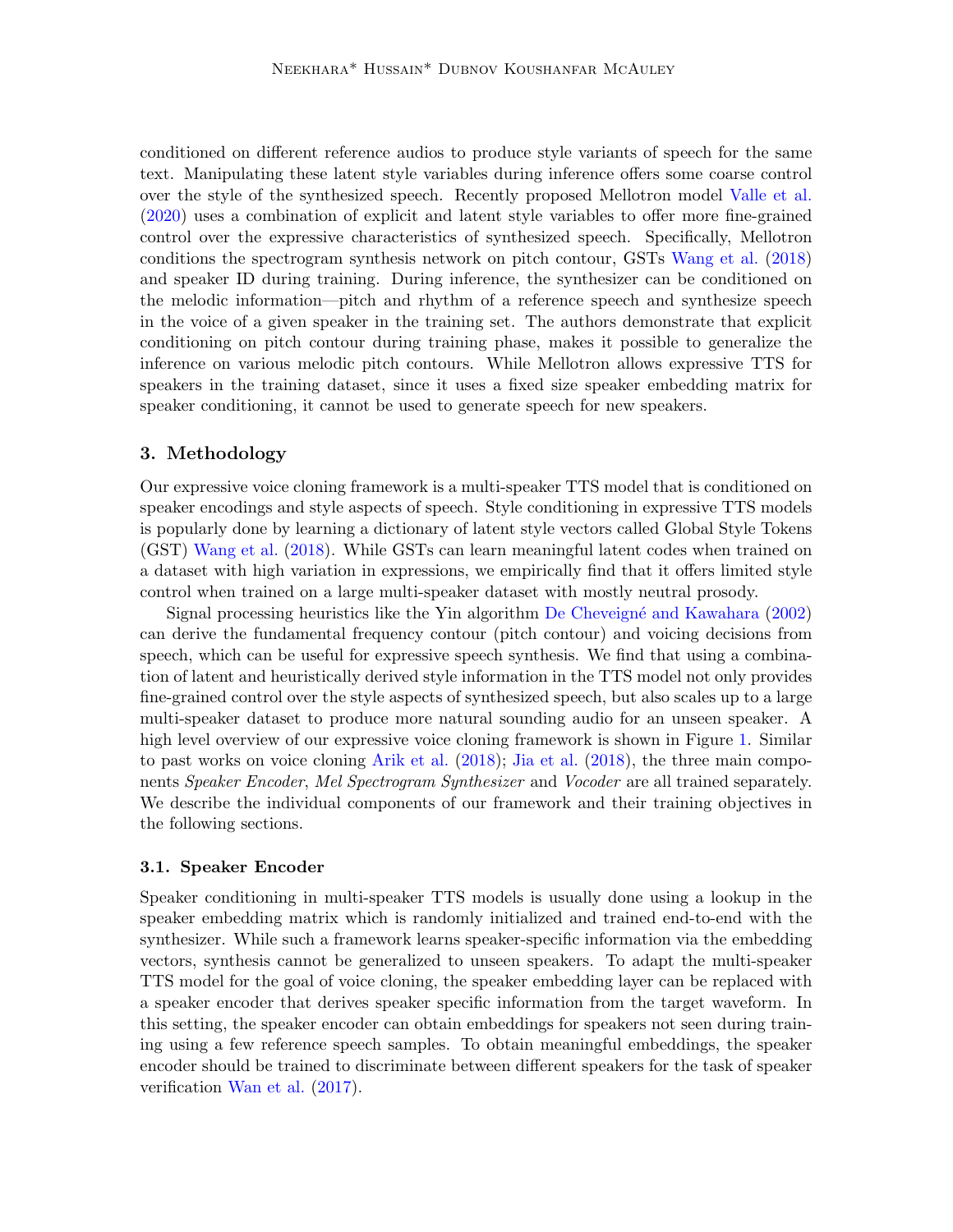

<span id="page-4-0"></span>Figure 1: Expressive Voice Cloning Model: Tacotron-2 TTS model conditioned on speaker and style characteristics derived from the target audio of a given text. At inference time, the model can be provided independent references for style and speaker encodings to achieve expressive voice cloning.

We follow the speaker encoder architecture described in [Wan et al.](#page-14-9) [\(2017\)](#page-14-9); [Louppe](#page-14-10) [\(2019b\)](#page-14-10). The network is a stack of 3 LSTM layers with 256 cells in each layer that operate on mel-spectrograms with 40 channels. The final speaker embedding is obtained by projecting the LSTM output at the last layer to 256 dimensions followed by  $L_2$  normalization. Note that ours is a smaller model than that used in [Jia et al.](#page-13-1) [\(2018\)](#page-13-1) which had 768 cells in each LSTM layer. The speaker encoder is trained to optimize a generalized end-to-end speaker verification loss [Wan et al.](#page-14-9) [\(2017\)](#page-14-9), that encourages high cosine similarity between embeddings from same speaker and low similarity between different speaker embeddings. During inference, each utterance is broken into smaller segments of 1,600 ms with 1,000 ms overlap between consecutive segments. The final embedding is estimated by averaging the embedding of each individual segment.

#### <span id="page-4-1"></span>3.2. Mel-Spectrogram Synthesizer

The goal of our synthesis model is to disentangle the style and speaker-specific information in speech by conditioning our TTS synthesis model on the speaker encoding and various style aspects. To this end, we adapt the synthesis model used in Mellotron [Valle et al.](#page-14-2) [\(2020\)](#page-14-2) for the task of voice cloning. Mellotron is a multi-speaker TTS model that extends Tacotron 2 GST [Wang et al.](#page-15-0) [\(2018\)](#page-15-0) by additional conditioning on pitch contours and speaker embeddings. To adapt Mellotron for voice cloning, we remove the speaker embedding layer and replace it with the speaker encoder network described in Section [3.1.](#page-3-0)

At its core, our synthesis model based on Tacotron 2 [Shen et al.](#page-14-4) [\(2018\)](#page-14-4), is an LSTM based sequence-to-sequence model composed of an encoder that operates on a sequence of characters and a decoder that generates the individual frames of the mel spectrogram while attending over the encoded representations. Along with the encoded representation for text, we concatenate the speaker encoding (obtained from the speaker encoder) and the GST embedding at each time-step. The GST embedding is obtained by querying a dictionary of latent style vectors with the target mel-spectrogram using a multi-headed attention mechanism described in [Wang et al.](#page-15-0) [\(2018\)](#page-15-0). Decoding occurs in an autoregressive manner where we synthesize one mel spectrogram frame at a time by providing the fundamental frequency (from the pitch contour) and the mel spectrogram of the previous frame as the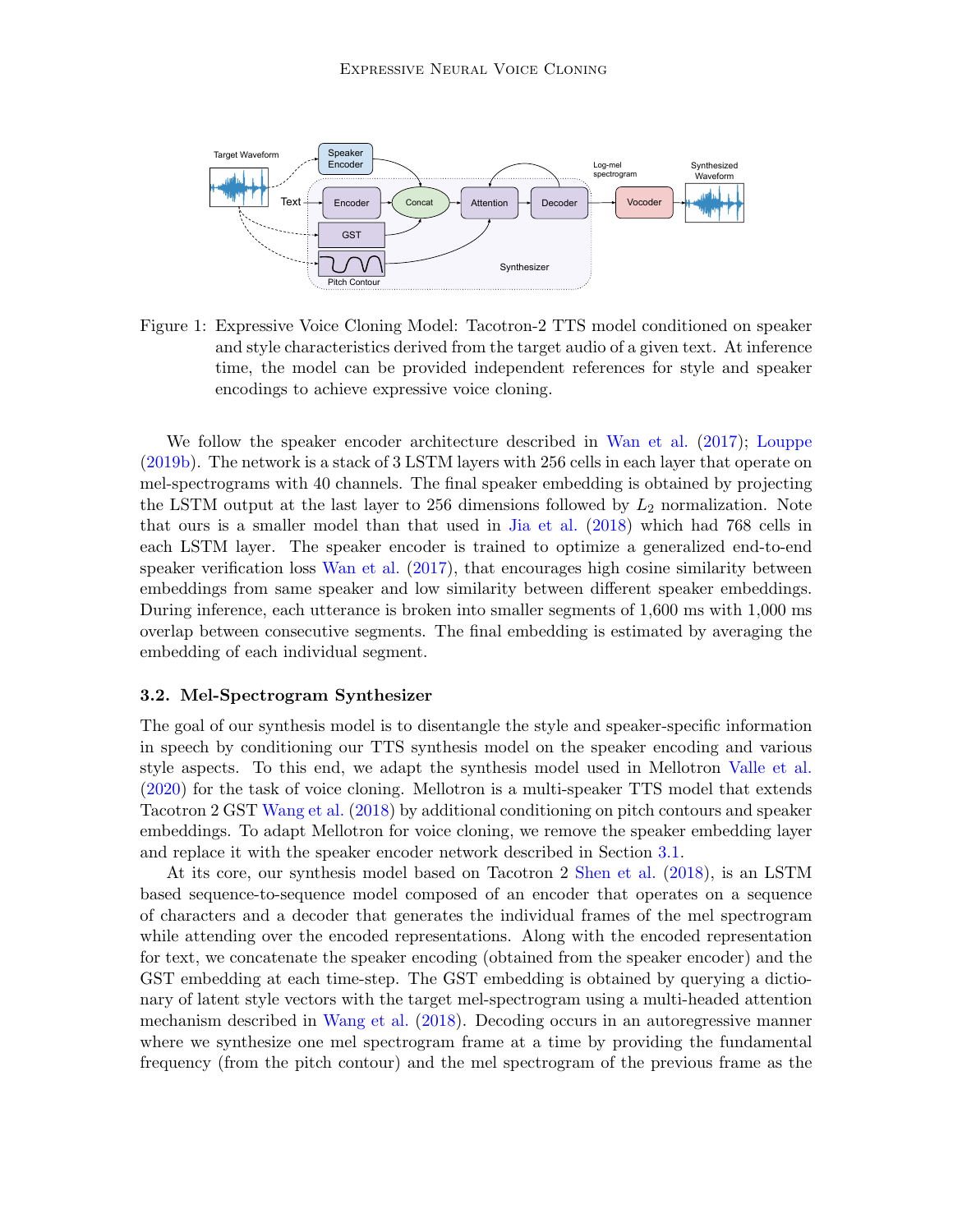input to the decoder. The pitch contours are derived from the target speech using the Yin algorithm with harmonicity thresholds between 0.1 and 0.25.

In this way, we can factor mel-spectrogram synthesis into the following variables: text (t), speaker encoding (s), pitch contour  $(f_0)$  and latent style embedding obtained from GST (z). Formally, our synthesizer is a generative model  $g(t, s, f_0, z; W)$  that is parameterized by trainable weights  $W$ , trained to optimize a loss function  $L$  that penalizes the differences between the generated and ground truth mel spectrogram. That is,

<span id="page-5-0"></span>
$$
\min_{W} \mathbb{E}_{(t_i, a_i) \sim D} \{ L(g(t_i, s_i, f_{0i}, z_i; W), m \in I_i) \}
$$
\n(1)

where D is the dataset containing text and audio pairs  $(t_i, a_i)$ . The variables  $(s_i, f_{0i}, z_i, \text{mel}_i)$ are all derived from the target waveform  $a_i$ . For the loss function L, we use the L2 loss between the generated and ground truth mel spectrograms.

During training, the synthesizer learns another latent variable: the attention map between the encoder and decoder states which captures the alignment between text and audio. Following the notation used in [Valle et al.](#page-14-2)  $(2020)$ , we call this latent variable *rhythm*, since it controls the timing aspects of synthesized speech. Note that unlike other style aspects which can be obtained directly from  $a_i$ , deriving rhythm requires both text and audio  $(t_i, a_i)$ . In our experiments, we obtain the *rhythm* by using our synthesizer as a forced-aligner. That is, for a given text and audio pair, we derive the attention map between the encoder and decoder states by doing a forward pass through our model using teacher forcing. Therefore, during inference, our synthesizer  $g$  can be explicitly conditioned on rhythm  $r$  derived from some text and audio pair:  $g(t, s, f_0, z, r; W)$ .

While the style aspects are obtained from the target waveform of the same speaker during training, we can use a different reference audio and text pair during inference. For example, we can transfer the pitch contour and rhythm of a style reference audio S from a different speaker to the voice of a given target speaker  $T$  as follows:

$$
mel = g(t_S, s_T, f_{0S}, z_T, r_S; W)
$$
\n<sup>(2)</sup>

The output *mel* should have the same pitch and rhythm as the style reference S and should retain the latent style aspects and voice of the target speaker T. In our work we focus on three different cloning tasks with different sources of style conditioning information which we discuss in Section [4.3.](#page-8-0)

Additionally, to assess the importance of pitch contours during training, we train another TTS model that is conditioned only on the latent style aspects obtained using GST. We use the same Tacotron2 architecture and GST module as our proposed model. Formally, this alternative synthesizer  $g(t, s, z; W)$  is trained to optimize the same objective as Equation [1:](#page-5-0)

$$
\min_{W} \mathbb{E}_{(t_i, a_i) \sim D} \left\{ L(g(t_i, s_i, z_i; W), m \in I_i) \right\} \tag{3}
$$

We refer to this alternative model as  $Tacotron2 + GST$  in our experiments. Similar to our proposed system, this model can also be additionally conditioned on rhythm. Since we are not explicitly conditioning the model on pitch contours, we expect the pitch variation in speech to be captured as part of the latent style tokens. We empirically demonstrate that using only latent style representation on a large multi-speaker dataset with neutral prosody offers limited style control and audio naturalness.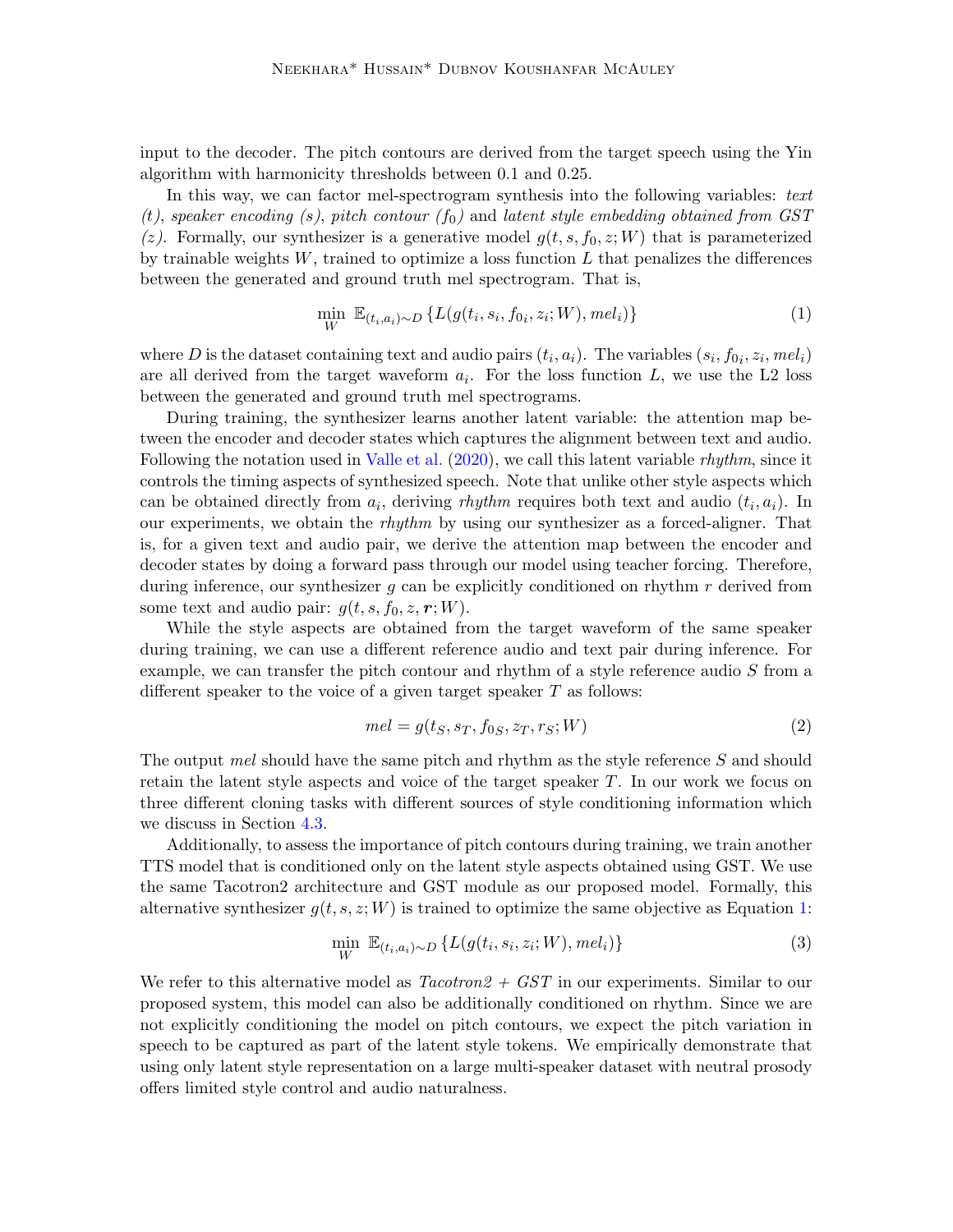Vocoder: For decoding the synthesized mel-spectrograms into listenable waveforms, we use the WaveGlow [Prenger et al.](#page-14-6) [\(2018\)](#page-14-6) model trained on the single speaker Sally dataset [Valle et al.](#page-14-2) [\(2020\)](#page-14-2). An advantage of WaveGlow over WaveNet [van den Oord et al.](#page-14-5) [\(2016\)](#page-14-5) is that it allows real-time inference, while being competitive in terms of audio naturalness. The same vocoder model is used across all experiments and datasets. We find that the vocoder model trained on a single speaker generalizes well across all speakers in our datasets.

#### 3.3. Cloning Techniques: Zero-Shot and Model Adaptation

We adopt the following two approaches for cloning the voice of a new speaker from a few transcribed or untranscribed speech samples:

Zero-Shot: For zero-shot voice cloning, we derive the speaker embedding by taking the mean followed by L-2 normalization of the speaker encodings of the individual samples of the target speaker. Since speaker encodings are obtained directly from the waveforms, we do not require audio transcriptions of the new speaker for zero-shot voice cloning.

Model Adaptation: When transcribed samples of a new speaker are available, we can fine-tune our synthesis model using the text and audio pairs. As shown in Neural Voice Cloning [Arik et al.](#page-13-0) [\(2018\)](#page-13-0), fine-tuning can significantly improve the speaker similarity metrics of the cloned speech. Also, the authors of [Arik et al.](#page-13-0) [\(2018\)](#page-13-0) observe that fine-tuning the whole synthesis model is faster and more effective than fine-tuning only the speaker embedding layer since more degrees of freedom are allowed in the whole model adaptation. Our preliminary experiments on model adaptation suggested the same. We hypothesize the reason for this is that fine-tuning the last-few layers of the synthesis model is essential, if not sufficient, to adapt the synthesizer to the speaker-specific speech characteristics. Therefore, we study the following two model adaptation techniques: **Adaptation whole -** Fine-tune all the parameters of the synthesis model on the text and audio pairs of the new speaker. Adaptation decoder - Fine-tune only the decoder parameters of the synthesis model. The advantage of only adapting the decoder parameters is that it requires fewer speaker-specific model parameters and a shared encoder can be used across all speakers in a real-world deployment setting. In both of the above adaptation settings, we fine-tune our model for 100 to 200 iterations using Adam optimizer with a learning rate of 1e-4. Model adaptation takes up to 6 minutes for fine-tuning on 1 to 20 samples of the target speaker on a single Nvidia Titan 1080 GPU.

## 4. Experiments

#### 4.1. Datasets and Training

We train our mel-spectrogram synthesis model on the clean subset of the publicly available Libri-TTS [Zen et al.](#page-15-2) [\(2019\)](#page-15-2) dataset—train-clean-100 and train-clean-360. This clean subset contains around 245 hours of speech across 1151 speakers sampled at 24 kHz. Past works on voice cloning [Wan et al.](#page-14-9) [\(2017\)](#page-14-9); [Arik et al.](#page-13-0) [\(2018\)](#page-13-0) trained their synthesis models on the LibriSpeech dataset [Panayotov et al.](#page-14-11) [\(2015\)](#page-14-11) and empirically demonstrated the importance of a speaker-diverse training dataset for the task of voice cloning. We filter out utterances longer than 10 seconds and resample waveforms to 22050 Hz.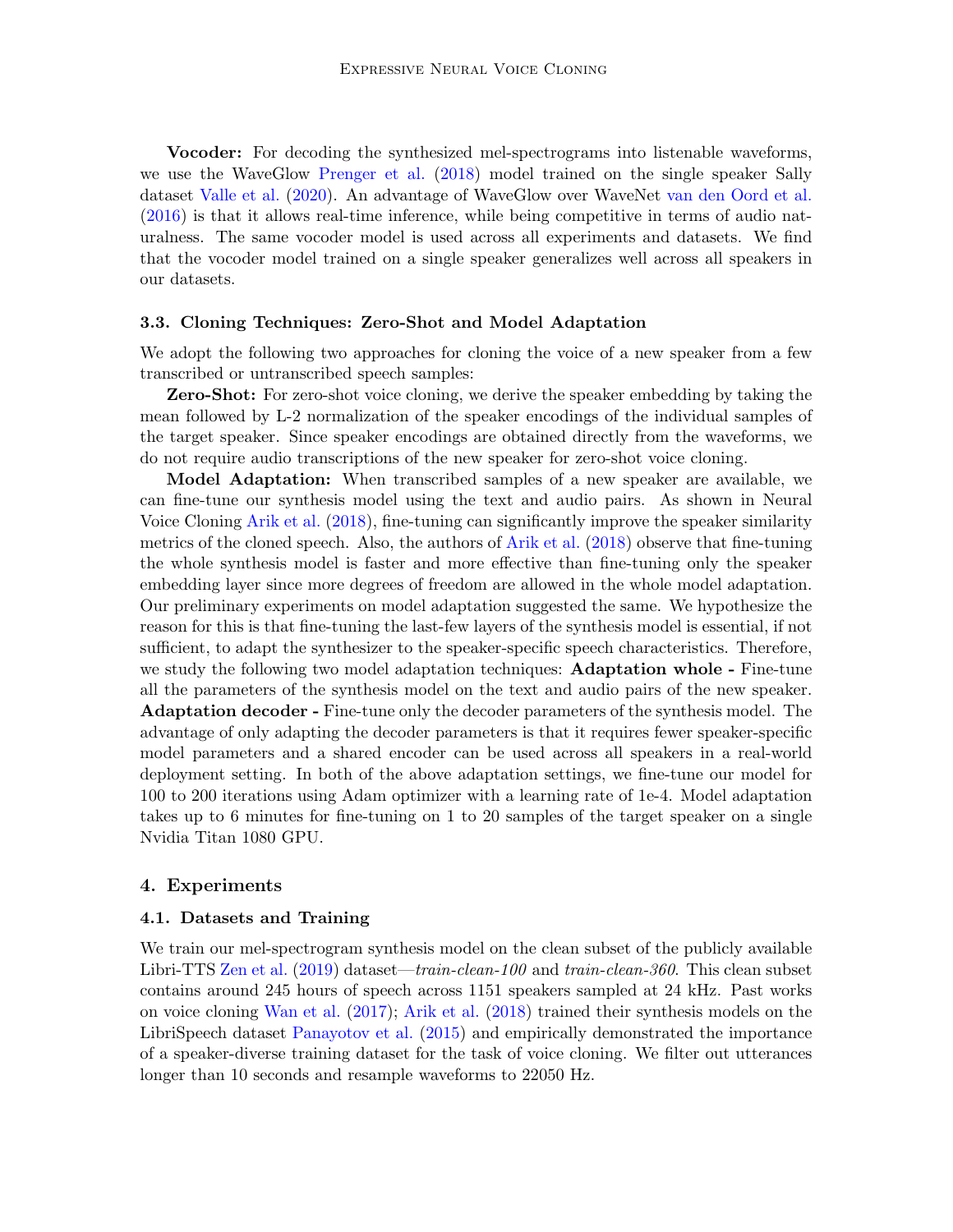For training the synthesizer, we warm start our model using the pre-trained Mellotron checkpoint which is trained on a subset of LibriTTS containing 123 speakers. The speaker embedding layer is replaced with our speaker encoding network which is kept frozen during training. We use a validation set with 250 examples and train the model using a batch size of 32 and an initial learning rate of 5e-4. We use an Adam optimizer [Kingma and](#page-13-8) [Ba](#page-13-8) [\(2015\)](#page-13-8) to update the weights and anneal the learning rate to half its value every 50k mini-batch iterations. We include details of our model architecture and hyper-parameters in Section [4.2](#page-7-0) and point to our codebase  $2$  for precise model implementation.

For the Tacotron  $2 + GST$  model, we use the same Tacotron 2 architecture and GST hyper-parameters as our proposed model. Training for the proposed model and the Tacotron  $2 + GST$  model converged in 210,000 and 185,000 mini-batch iterations respectively and took around 4 seconds per iteration on a single Nvidia Titan 1080 GPU. The Resemblyzer speaker encoder [Louppe](#page-14-10) [\(2019b,](#page-14-10)[a\)](#page-13-9) used in our experiments is trained on the VoxCeleb [Na](#page-14-12)[grani et al.](#page-14-12) [\(2019\)](#page-14-12), VoxCeleb2 [Chung et al.](#page-13-10) [\(2018\)](#page-13-10) and LibriSpeech-other [Panayotov et al.](#page-14-11) [\(2015\)](#page-14-11) datasets containing a total of 8.4k speakers. The authors of [Louppe](#page-13-9) [\(2019a\)](#page-13-9) report a 4.5% Equal Error Rate (EER) for the task of speaker verification using this speaker encoder on their internal test set.

#### <span id="page-7-0"></span>4.2. Model architecture and hyper-parameter details

Our spectrogram synthesizer is closely follows the Tacotron-2 architecture [Shen et al.](#page-14-4) [\(2018\)](#page-14-4). The model is composed of an encoder and decoder with attention. The encoder processes the input sequence using a stack of 3 1-d convolution layers followed by a bi-directional LSTM. The input tokens are embedded using a 512 dimensional embedding layer. Each convolutional layer has 512 filters with a kernel size of 5 followed by batch normalization and ReLU activation functions. The single bidirectional LSTM consists of 256 hidden units in each direction leading to a 512 dimensional embedding at each time-step. At each time-step of the encoder output, we concatenate the speaker encoding and the GST embedding. The GST module we use follows the same architecture as that proposed in [Wang et al.](#page-15-0) [\(2018\)](#page-15-0) except that we use 8 attention heads instead of 4.

The attention module follows the location sensitive attention procedure and hyperparameters described in [Shen et al.](#page-14-4) [\(2018\)](#page-14-4). The decoder network is an autoregressive network that takes in as input the spectrogam frame and fundamental frequency of the previous time-step. The spectrogram frame goes through a pre-net module which consists of 2 fully connected layers with 256 hidden units and ReLU activation. The pre-net module acts as an information bottleneck which is essential for learning attention [Shen et al.](#page-14-4) [\(2018\)](#page-14-4). The decoder is a stack of 2 convolutional layers with 1024 units in each layer. The final predicted mel-spectrogram is passed through a 5 layer convolutional post-net which predicts a residual that can be added to improve overall reconstruction error. Each post-net layer uses 512 filters with kernel width of 5 followed by batch normalization and tanh activation function.

We use Adam [Kingma and Ba](#page-13-8) [\(2015\)](#page-13-8) optimizer with hyper-parameters with an initial learning rate 1e-4 and  $\beta_1 = 0.9$ ,  $\beta_2 = 0.999$ . During training, we use a mini-batch size of 32 and anneal learning rate to half its value every 50k mini-batch iterations.

<span id="page-7-1"></span><sup>2.</sup> https://expressivecloning.github.io/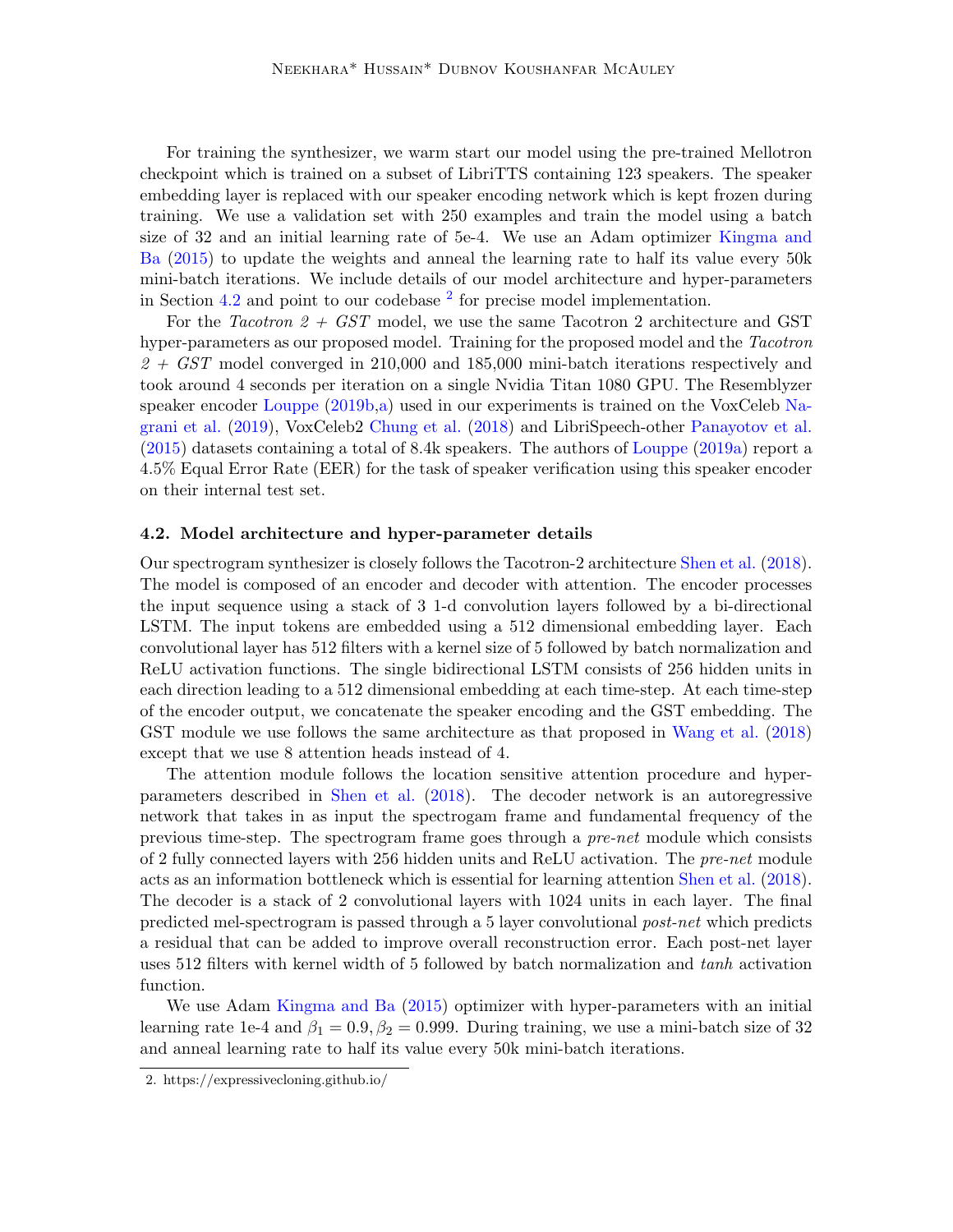

Figure 2: Mel-spectrogram synthesizer model architecture

## <span id="page-8-0"></span>4.3. Cloning Tasks

In this section, we discuss the three main tasks for which we evaluate our voice cloning methods. When cloning the voice of a new speaker, we require a few audio samples of the speaker to obtain the speaker encoding. We refer to these samples as *target speaker samples*. We perform voice cloning for the speakers in the VCTK dataset [Veaux et al.](#page-14-13) [\(2017\)](#page-14-13). The VCTK dataset contains speech sampled at 48 KHz from 108 native English speakers, the majority of which have British accents. We down-sampled the audio to 22,050 KHz to make it consistent with our training data. To synthesize the speech for a given speaker encoding and text, our synthesis model additionally requires various style conditioning variables described in Section [3.2.](#page-4-1) While the latent GST embedding can be obtained from the *target speaker samples*, pitch contour and rhythm information needs to be derived from a style reference audio that corresponds to the given text. In case we do not have a style reference audio available, we can synthesize one using a single speaker TTS system. To evaluate our cloning techniques objectively in terms of style and speaker disentanglement, and also assess their usefulness in real world settings, we perform the following cloning tasks:

1. Text Cloning speech directly from text: For cloning speech directly from text, we first synthesize speech for the given text using a single speaker TTS model: Tacotron  $2 +$ WaveGlow trained on the LJ Speech [Ito](#page-13-11) [\(2017\)](#page-13-11) dataset. We then derive the pitch contour of the synthetic speech using the Yin algorithm [De Cheveign´e and Kawahara](#page-13-7) [\(2002\)](#page-13-7) and scale the pitch contour linearly to have the same mean pitch as that of the *target speaker* samples. For deriving rhythm, we use our proposed synthesis model as a forced aligner between the text and Tacotron2-synthesized speech. We use the target speaker samples for obtaining the GST embedding for both our proposed model and the baseline Tacotron  $2 +$ GST model.

**2. Imitation -** Reconstruct a sample from the target speaker: In this setup, we use a text and audio pair of the target speaker (not contained in the target speaker samples), and try to reconstruct the audio from its factorized representation using our synthesis model. All of the style conditioning variables - pitch, rhythm and GST embedding are derived from the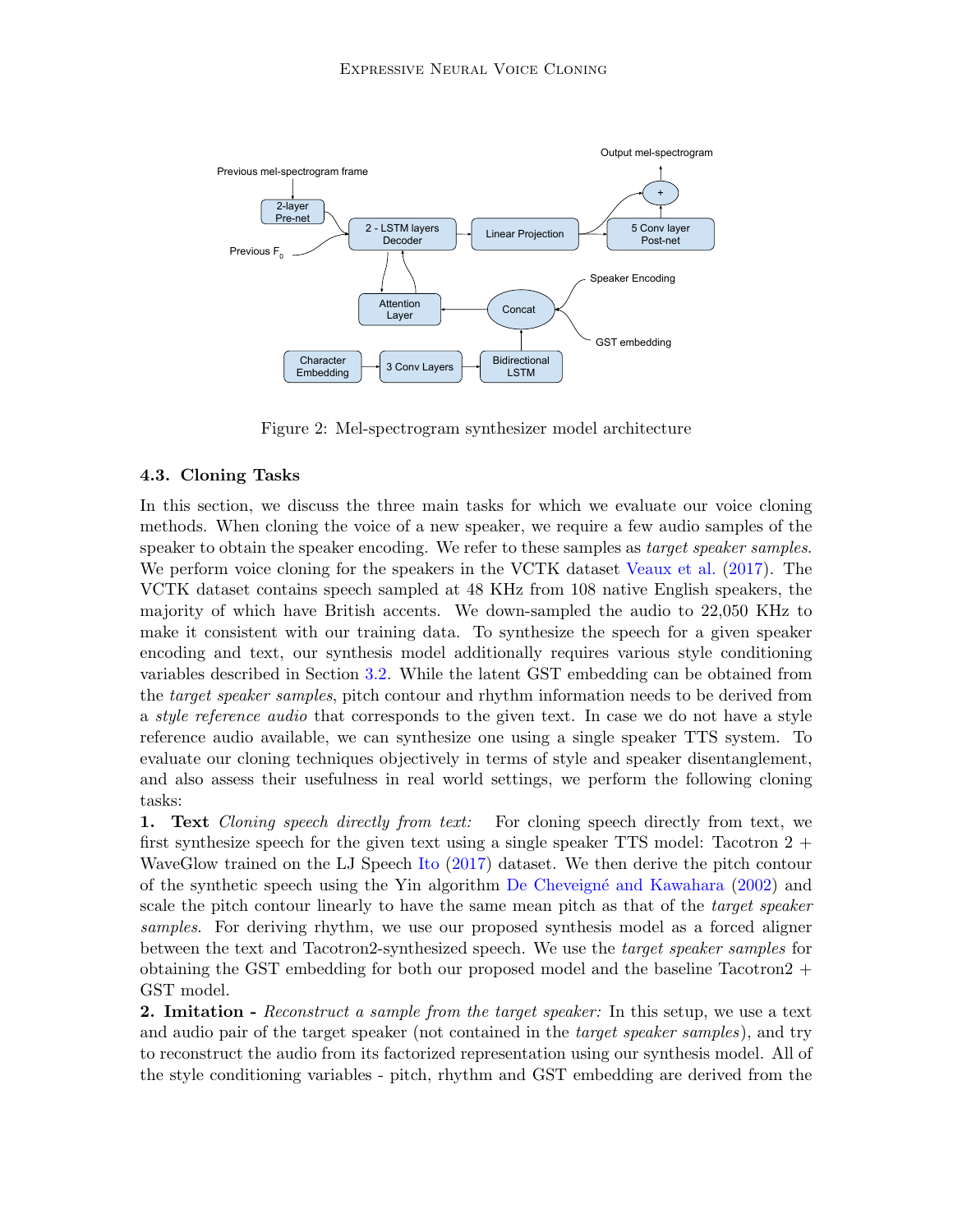speech sample we are trying to imitate. The imitation task is a toy experiment that allows quantitative evaluation of style similarity metrics between the synthesized speech and style reference.

**3.** Style Transfer - Transfer the pitch and rhythm of speech from a different expressive speaker: The goal of this task is to transfer the pitch and rhythm from some expressive speech to the cloned speech for the target speaker. For this task, we use examples from the single speaker Blizzard 2013 dataset [King and Karaiskos](#page-13-12) [\(2013\)](#page-13-12) as style references. This dataset contains expressive audio book readings from a single speaker with high variation in emotion and pitch. For our proposed model, we use this style reference audio to extract the pitch and rhythm. Similar to the Text task, we scale the pitch contour to have the same mean as that of the *target speaker samples*. In-order to retain speaker-specific latent style aspects, we use *target speaker samples* to extract the GST embedding. For the Tacotron2 + GST model, which does not have explicit pitch conditioning, we use the *style reference* audio for obtaining the GST embedding and the rhythm.

### 4.4. Results

For the above described cloning tasks, we evaluate three aspects of the cloned speech: i) speaker similarity to the target speaker, ii) style similarity to the reference style and iii) speech naturalness. We encourage the readers to listen to our audio examples referenced in the footnote of the first page to contextualize the following results.

Speaker Classification Accuracy: We train a speaker classifier on the VCTK dataset to classify a given utterance as one of the 108 speakers. The speaker classifier is a two layer neural network with 256 hidden units that takes as input the speaker encoding obtained through our pre-trained speaker encoder network. Similar to [Arik et al.](#page-13-0) [\(2018\)](#page-13-0), our speaker classifier achieves 100% accuracy on a hold out set containing 200 examples from the VCTK dataset. However, since our classification model and training dataset for the synthesizer are not the same as [Arik et al.](#page-13-0) [\(2018\)](#page-13-0) (1,151 speakers in ours vs. 2,481 speakers in [Arik](#page-13-0) [et al.](#page-13-0) [\(2018\)](#page-13-0)), we do not make direct comparisons with their work. We conduct our speaker classification evaluations on all 108 speakers of the VCTK dataset. We clone 25 speech samples per speaker for each task described in Section [4.3.](#page-8-0) Figure [3](#page-10-0) (left) shows the speaker classification accuracy curves for all cloning tasks and techniques with respect to the number of target speaker samples. Our results are consistent with the following findings of [Arik et al.](#page-13-0) [\(2018\)](#page-13-0)—Model adaptation significantly outperforms the zero-shot voice cloning technique since it allows the model to adjust to the speaker characteristics of the new speaker. More target speaker samples helps improve speaker classification accuracy, although in the zeroshot scenario we do not observe much improvement after 10 target speaker samples.

For zero-shot voice cloning, both Tacotron2-GST and our proposed model achieve similar speaker classification accuracy for Text and Style Transfer cloning tasks. The accuracy of our proposed model is slightly higher for the imitation task as compared to other tasks for both model adaptation and zero-shot voice cloning. This implies that conditioning on the actual pitch contour of the target speaker improves speaker specific characteristics of the cloned speech. While linear scaling of a reference style pitch contour works well, our findings motivate future research on predicting speaker-specific pitch contours from text and speaker encodings.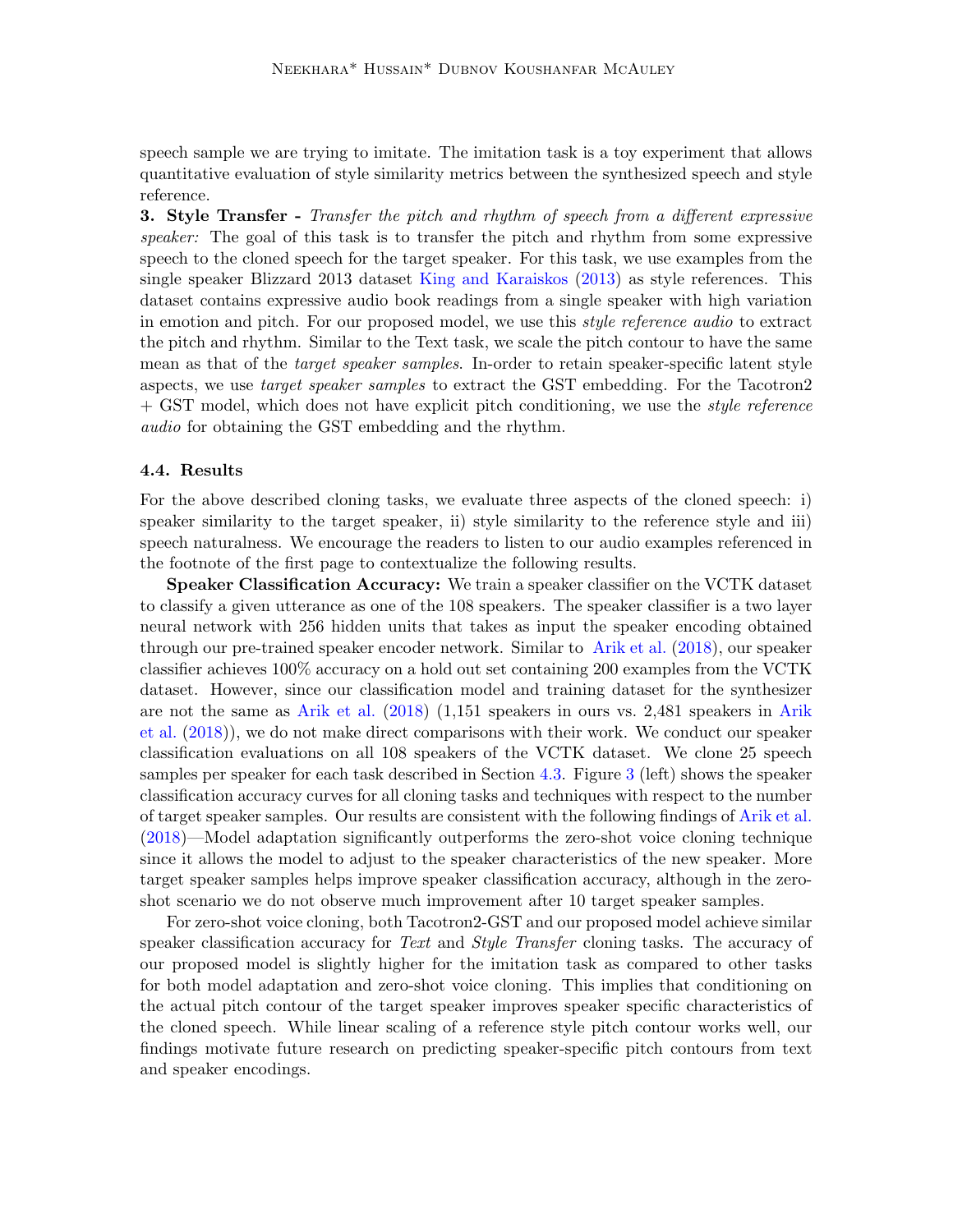

<span id="page-10-0"></span>Figure 3: Speaker similarity evaluation of each cloning technique for different voice cloning tasks in terms of Speaker Classification Accuracy and Speaker Verification Equal Error Rate (SV-EER).

Speaker verification Equal Error Rate (SV-EER): SV-EER is another objective metric used to evaluate speaker similarity between the cloned audio and the ground-truth reference audio. We use a speaker verification system that scores the speaker similarity between two utterances based on the cosine similarity of the encodings obtained using the speaker encoder described in Section [3.1.](#page-3-0) Equal Error Rate (EER) is the point when the false acceptance rate and false rejection rate of the speaker verification system are equal.

We perform speaker verification evaluations on randomly selected 20 speakers in the VCTK dataset. We enroll 5 speech samples per speaker in the speaker verification system and synthesize 50 speech samples per speaker for each cloning task. EERs are estimated by pairing each sample of the same speaker with another sample from a different speaker. Figure [3](#page-10-0) shows the plots of SV-EER for different cloning techniques and tasks using our proposed model and also the those estimated using real data. Our observations on the SV-EER metric are similar to those on the accuracy metric. Model adaptation outperforms zero-shot cloning techniques and with more than 10 cloning samples achieves similar EER as the real data. Additionally, we include human evaluation scores on speaker similarity in our supplementary material.

Style Similarity: In order to evaluate the similarity between the style of synthesized and reference audio, we perform quantitative evaluation on the Imitation task described in Section [4.3.](#page-8-0) We use the following error metrics: Gross Pitch Error (GPE) [Nakatani](#page-14-14) [et al.](#page-14-14) [\(2008\)](#page-14-14), Voicing Decision Error (VDE) [Nakatani et al.](#page-14-14) [\(2008\)](#page-14-14) and F0 Frame Error (FFE) [Chu and Alwan](#page-13-13) [\(2009\)](#page-13-13). Results are presented in Table [1](#page-11-0) in which we compare the error values for different approaches when using 10 target speaker samples for cloning. We synthesize 25 speech samples per speaker for all speakers in the VCTK dataset to estimate the reported error values. Our proposed models significantly outperform the Tacotron  $2 +$ GST baseline, clearly indicating the importance of pitch contour conditioning for accurate style transfer.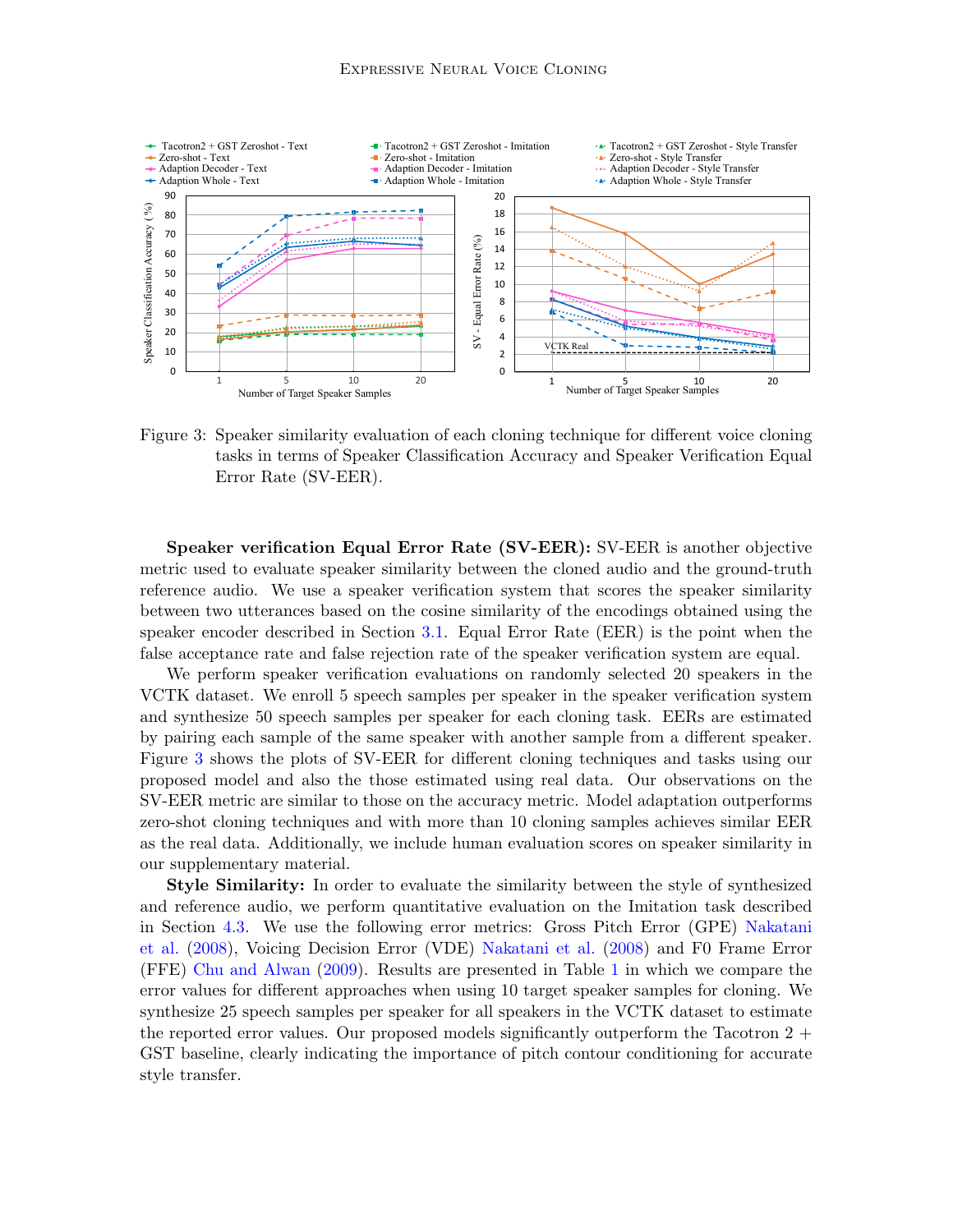|                                     | Imitation |         |            | <i>Style Transfer</i> |
|-------------------------------------|-----------|---------|------------|-----------------------|
| Approach                            | GPE       | VDE     | <b>FFE</b> | Style-MOS             |
| $Tactor0 + GST - Zero-shot$         | 20.37\%   | 26.39\% | 29.47\%    | $2.69 \pm 0.11$       |
| Proposed Model - Zero-shot          | 3.72\%    | 10.65\% | 11.74\%    | $3.15 \pm 0.11$       |
| Proposed Model - Adaptation Whole   | 2.97%     | 12.58\% | 13.60%     | $3.40 \pm 0.10$       |
| Proposed Model - Adaptation Decoder | 2.39%     | 11.60\% | 12.51\%    | $3.29 \pm 0.10$       |

<span id="page-11-0"></span>Table 1: Style similarity evaluations for the imitation and style transfer tasks. We use three objective error metrics (lower values are better). For the style transfer task we present the mean opinion scores on style similarity (Style-MOS) with 95% confidence interval.

We also conduct a crowd-sourced listening test on Amazon Mechanical Turk (AMT) for the style transfer task in which we ask the listeners to rate the style similarity between the ground truth style reference and synthesized audio on a 5 point scale (interface for this study is included in the supplementary material). For each cloning technique (using 10 target speaker samples), we synthesize 25 audio samples per speaker for 20 speakers in the VCTK dataset leading to 500 evaluations of each technique. We present the style similarity Mean Opinion Scores (Style-MOS) in Table [1.](#page-11-0) It can be seen that our proposed models significantly outperform the Tacotron  $2 + \text{GST model}$ . Model adaptation techniques perform slightly better than zero-shot method suggesting that fine-tuning improves the model predictions for an unseen speaker encoding.

Naturalness: To assess speech naturalness, we conducted a crowd-sourced listening test on AMT and asked listeners to rate each audio utterance on a 5-point naturalness scale to collect Mean Opinion Scores (MOS). Similar to the above mentioned user study, we use 10 target speaker samples for each cloning technique. All evaluations are conducted on randomly selected 20 VCTK speakers with 25 audio samples synthesized per speaker. Each sample is rated independently by a single listener leading to 500 evaluations for each technique per cloning task. We report the MOS of Real data and audio synthesized using different cloning techniques in Table [2.](#page-12-0) Our proposed model significantly outperforms the baseline Tacotron2 + GST model for both zero-shot and model adaptation techniques. This suggests that pitch contour conditioning in a multi-speaker setting helps improve speech naturalness in addition to providing higher style similarity. It can be seen that the naturalness is even further improved with model adaptation techniques since it allows the generative model to adjust for the unseen speaker encodings.

## 5. Broader Impact

Speech interfaces enable hands-free operation and can assist users who are visually or physically impaired. Research into machine generation of speech is driven by the prospect of offering services where humans interact solely with machines, thereby eliminating the cost of live agents and significantly reducing the cost of providing services. Since speech serves as a primary communication interface between machine learning agents and humans, the ability to speak expressively in a new voice can help create more personalized machine assis-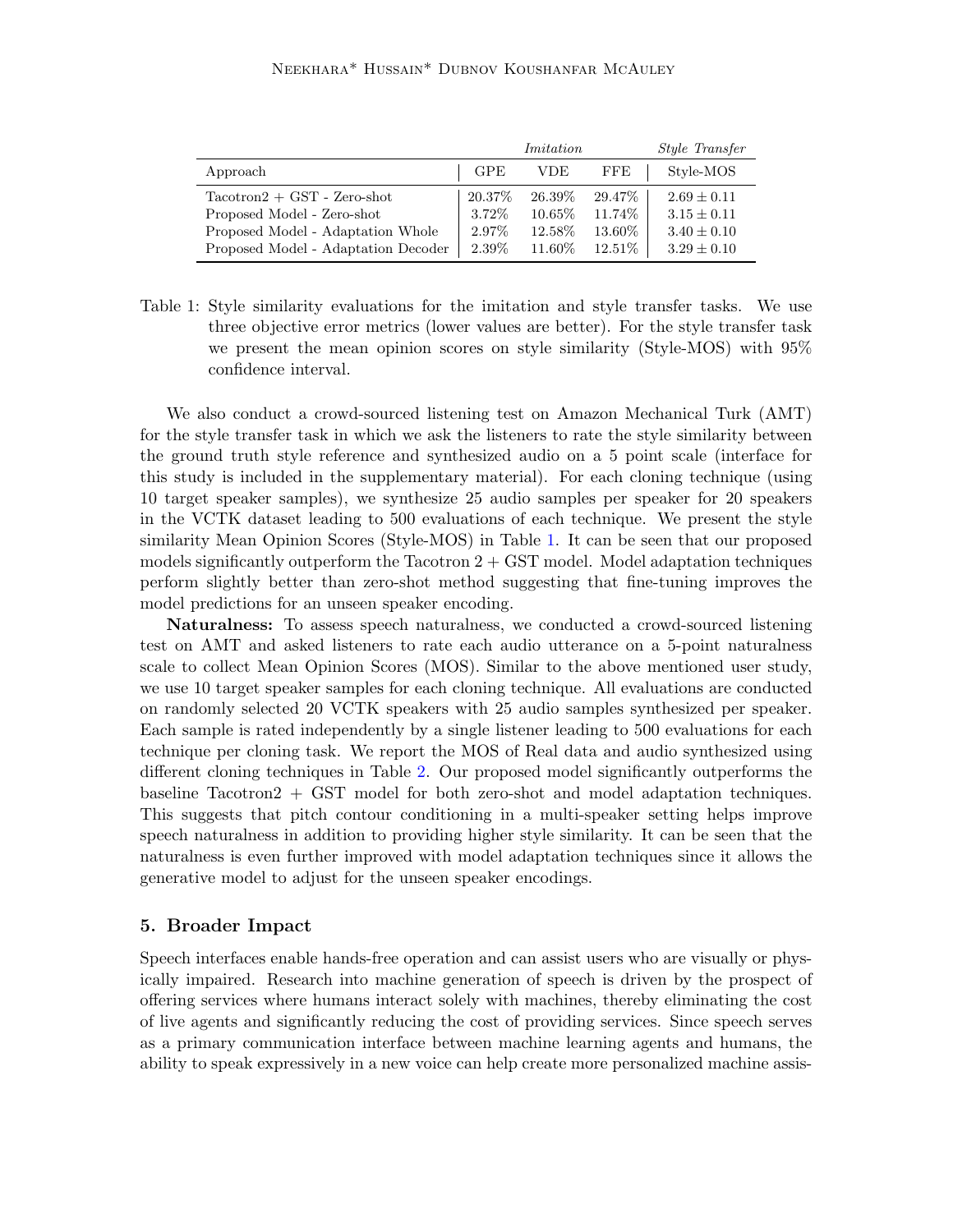|                                                                                                                                       | Cloning Task                                                             |                                                                    |                                                                      |  |
|---------------------------------------------------------------------------------------------------------------------------------------|--------------------------------------------------------------------------|--------------------------------------------------------------------|----------------------------------------------------------------------|--|
| Approach                                                                                                                              | Text                                                                     | Imitation                                                          | Style Transfer                                                       |  |
| Real data VCTK<br>Real data Blizzard                                                                                                  |                                                                          | $4.11 \pm 0.08$<br>$4.07 \pm 0.08$                                 |                                                                      |  |
| $Tactor1 + GST - Zero-shot$<br>Proposed Model - Zero-shot<br>Proposed Model - Adaptation Whole<br>Proposed Model - Adaptation Decoder | $2.67 \pm 0.10$<br>$3.56 \pm 0.09$<br>$3.75 \pm 0.09$<br>$3.61 \pm 0.09$ | $2.51 + 0.10$<br>$3.54 + 0.10$<br>$3.71 + 0.09$<br>$3.57 \pm 0.09$ | $3.02 + 0.09$<br>$3.53 + 0.10$<br>$3.60 \pm 0.09$<br>$3.45 \pm 0.09$ |  |

<span id="page-12-0"></span>Table 2: Mean Opinion Score (MOS) for speech naturalness with 95% confidence intervals.

tants. Furthermore, such systems can also empower individuals who have lost their ability to speak.

Explicit control over the style aspects of cloned speech is also desirable for several multimedia applications. These include: voice overs in animated films, synthesizing realistic and expressive speech for videos, translating speech from one language to another while preserving the speaking style and speaker identity, advertisement and political campaigns with expressive speech in multiple voices or languages, etc.

Our intent for generating expressive speech is to advance the research of synthetic audio generation, such that it can aid in the accessibility of speech interfaces and support users with speech impairments, as well as contribute to mainstream use in movies, digital storytelling and modern-day streaming services. This work provides us with an opportunity to collaborate with researchers for advancing multi-disciplinary investigation of AI techniques. However, any emerging technology can also be abused. Realistic voice cloning technology can be used to create voice-overs for subjects of DeepFake videos, and has the potential to be used maliciously to spread disinformation or for creating inappropriate content. Also, the technology can be abused for circumventing speech based user authentication systems in smart devices. We seek to discourage the unethical use of our technology. Upon the release of public access to our voice cloning app, we plan to incorporate techniques to watermark the speech generated by our model. This will allow us to thwart the misuse of our technology and curb any spread of misinformation using our platform. It is our intention to develop Expressive Voice Cloning in a way that its potential for abuse is minimized and maximise its use as a tool for learning, education and experimentation.

# 6. Conclusion and Future Work

In this work we introduce an expressive voice cloning and define three benchmark tasks to evaluate such systems. We empirically find that learning only latent style tokens is insufficient to capture expressiveness in speech when training the synthesis model on a speaker-diverse dataset with mostly neutral prosody. Our proposed model uses a combination of heuristically derived and latent style information, which not only offers fine-grained control over style aspects but also improves speech naturalness. We demonstrate that our proposed model can successfully extract and transfer style and speaker characteristics from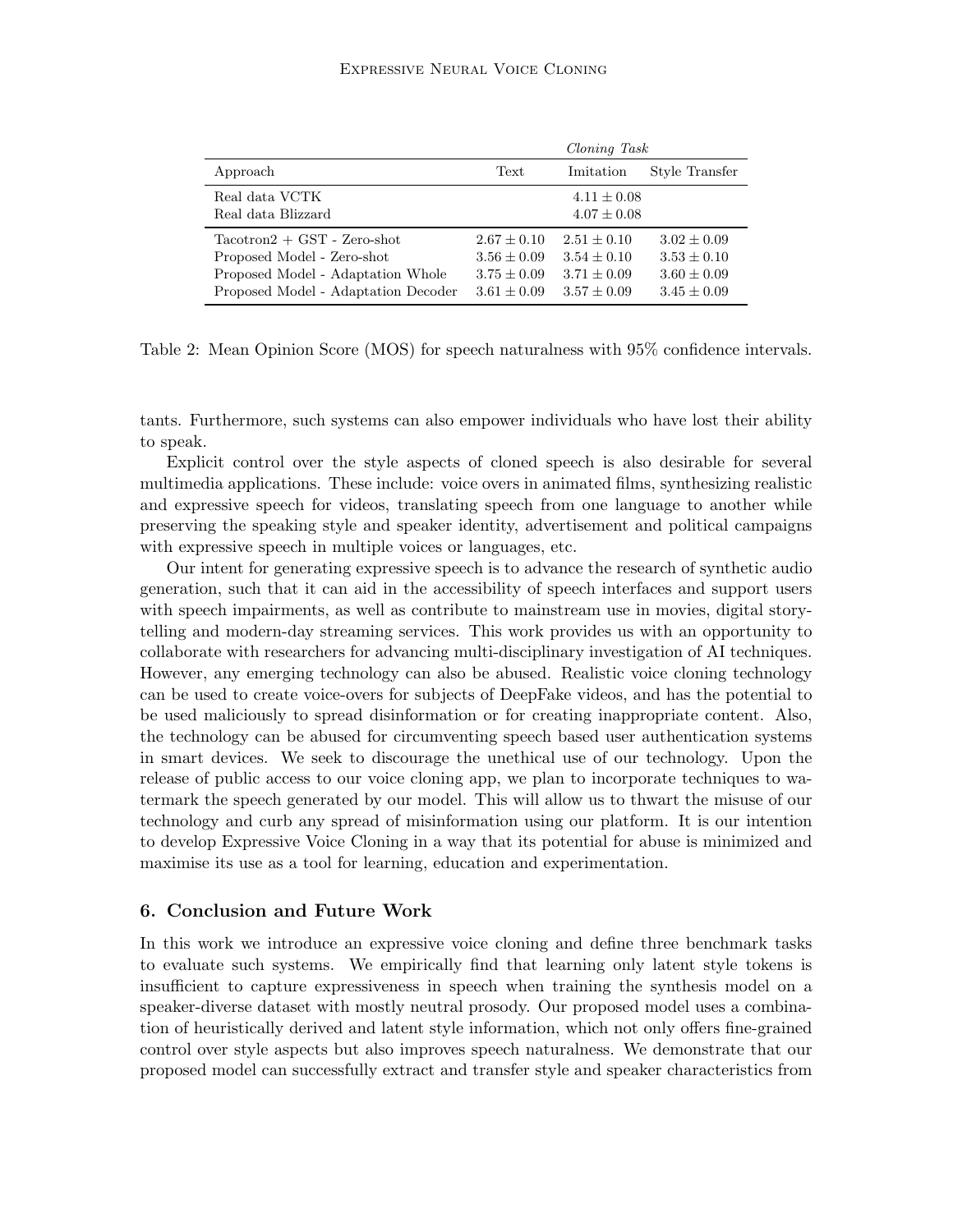unseen audio references to the synthesized speech. We recommend future works on models for predicting speaker specific pitch contours directly from style labels (like happy, sad, neutral etc) and text to allow control over expressions of the synthesized speech when a style reference audio is not available.

## References

- <span id="page-13-0"></span>Sercan Arik, Jitong Chen, Kainan Peng, Wei Ping, and Yanqi Zhou. Neural voice cloning with a few samples. In NeurIPS. 2018.
- <span id="page-13-4"></span>Mengnan Chen, Minchuan Chen, Shuang Liang, Jun Ma, Lei Chen, Shaojun Wang, and Jing Xiao. Cross-lingual, multi-speaker text-to-speech synthesis using neural speaker embedding. In INTERSPEECH, 2019.
- <span id="page-13-13"></span>Wei Chu and Abeer Alwan. Reducing f0 frame error of f0 tracking algorithms under noisy conditions with an unvoiced/voiced classification frontend. In ICASSP. IEEE, 2009.
- <span id="page-13-10"></span>J. S. Chung, A. Nagrani, and A. Zisserman. Voxceleb2: Deep speaker recognition. In INTERSPEECH, 2018.
- <span id="page-13-5"></span>E. Cooper, C. Lai, Y. Yasuda, F. Fang, X. Wang, N. Chen, and J. Yamagishi. Zeroshot multi-speaker text-to-speech with state-of-the-art neural speaker embeddings. In ICASSP, 2020.
- <span id="page-13-7"></span>Alain De Cheveign´e and Hideki Kawahara. Yin, a fundamental frequency estimator for speech and music. 2002.
- <span id="page-13-3"></span>Andrew Gibiansky, Sercan Arik, Gregory Diamos, John Miller, Kainan Peng, Wei Ping, Jonathan Raiman, and Yanqi Zhou. Deep voice 2: Multi-speaker neural text-to-speech. In NIPS, 2017.
- <span id="page-13-2"></span>Daniel W. Griffin, Jae, S. Lim, and Senior Member. Signal estimation from modified shorttime Fourier transform. IEEE Trans. Acoustics, Speech and Sig. Proc, 1984.
- <span id="page-13-6"></span>Y. Huang, L. He, W. Wei, W. Gale, J. Li, and Y. Gong. Using personalized speech synthesis and neural language generator for rapid speaker adaptation. In ICASSP, 2020.
- <span id="page-13-11"></span>Keith Ito. The lj speech dataset. <https://keithito.com/LJ-Speech-Dataset/>, 2017.
- <span id="page-13-1"></span>Ye Jia, Yu Zhang, Ron Weiss, Quan Wang, Jonathan Shen, Fei Ren, zhifeng Chen, Patrick Nguyen, Ruoming Pang, Ignacio Lopez Moreno, and Yonghui Wu. Transfer learning from speaker verification to multispeaker text-to-speech synthesis. In NeurIPS. 2018.
- <span id="page-13-12"></span>Simon J. King and Vasilis Karaiskos. The blizzard challenge 2013. In In Blizzard Challenge Workshop, 2013.
- <span id="page-13-8"></span>Diederik P Kingma and Jimmy Ba. Adam: A method for stochastic optimization. In ICLR, 2015.
- <span id="page-13-9"></span>Gilles Louppe. Master thesis : Automatic multispeaker voice cloning. 2019a.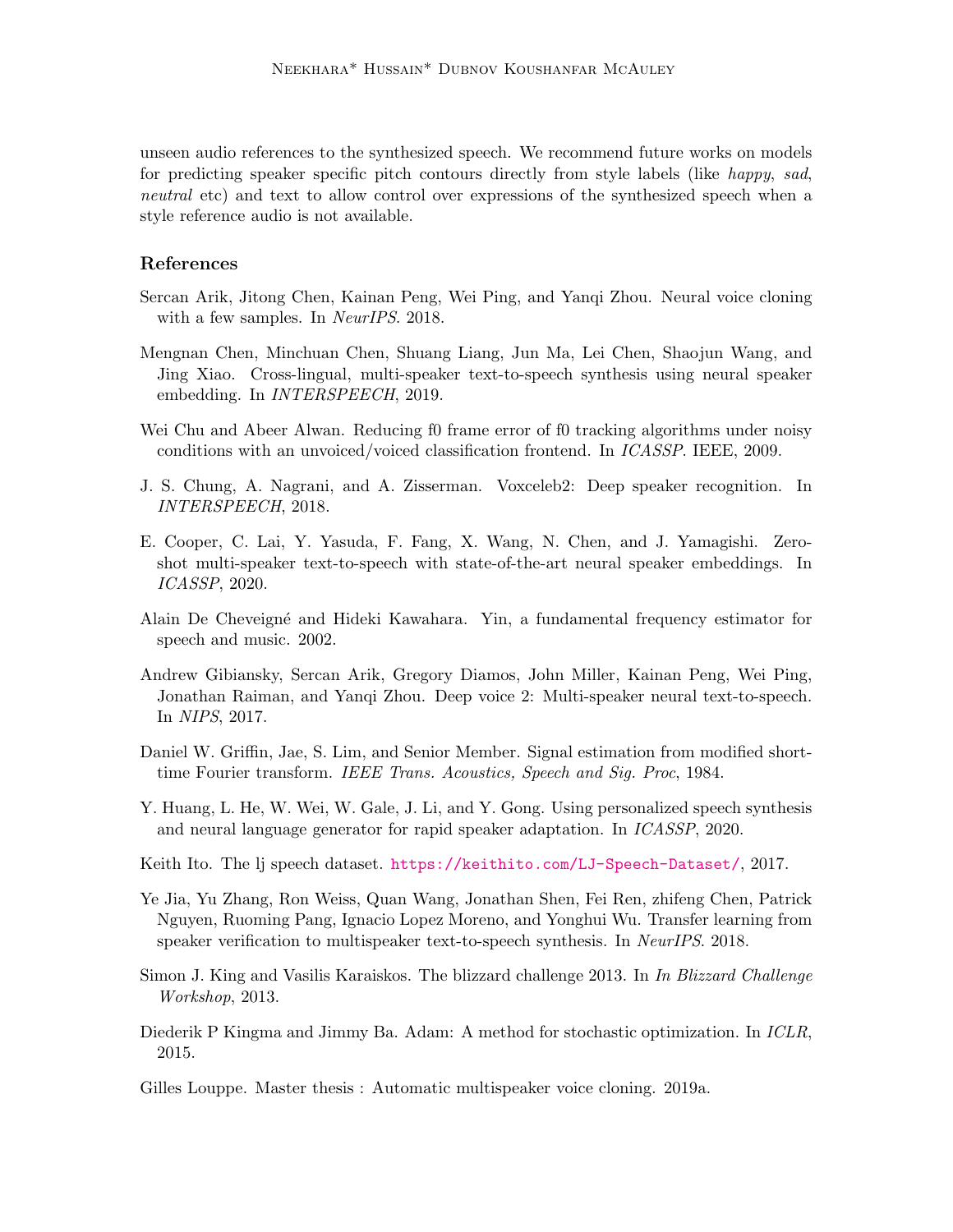- <span id="page-14-10"></span>Gilles Louppe. Resemblyzer - https://github.com/resemble-ai/Resemblyzer/, 2019b. URL <https://github.com/resemble-ai/Resemblyzer/>.
- <span id="page-14-12"></span>Arsha Nagrani, Joon Son Chung, Weidi Xie, and Andrew Zisserman. Voxceleb: Large-scale speaker verification in the wild. Computer Science and Language, 2019.
- <span id="page-14-14"></span>Tomohiro Nakatani, Shigeaki Amano, Toshio Irino, Kentaro Ishizuka, and Tadahisa Kondo. A method for fundamental frequency estimation and voicing decision: Application to infant utterances recorded in real acoustical environments. Speech Communication, 2008.
- <span id="page-14-7"></span>Paarth Neekhara, Chris Donahue, Miller Puckette, Shlomo Dubnov, and Julian McAuley. Expediting TTS synthesis with adversarial vocoding. In INTERSPEECH, 2019.
- <span id="page-14-11"></span>Vassil Panayotov, Guoguo Chen, Daniel Povey, and Sanjeev Khudanpur. Librispeech: an asr corpus based on public domain audio books. In ICASSP. IEEE, 2015.
- <span id="page-14-3"></span>Wei Ping, Kainan Peng, Andrew Gibiansky, Sercan O Arik, Ajay Kannan, Sharan Narang, Jonathan Raiman, and John Miller. Deep Voice 3: Scaling text-to-speech with convolutional sequence learning. In ICLR, 2018a.
- <span id="page-14-8"></span>Wei Ping, Kainan Peng, Andrew Gibiansky, Sercan O. Arik, Ajay Kannan, Sharan Narang, ¨ Jonathan Raiman, and John L. Miller. Deep voice 3: 2000-speaker neural text-to-speech. In ICLR, 2018b.
- <span id="page-14-6"></span>Ryan Prenger, Rafael Valle, and Bryan Catanzaro. WaveGlow: A flow-based generative network for speech synthesis. In ICASSP, 2018.
- <span id="page-14-4"></span>Jonathan Shen, Ruoming Pang, Ron J Weiss, Mike Schuster, Navdeep Jaitly, Zongheng Yang, Zhifeng Chen, Yu Zhang, Yuxuan Wang, Rj Skerrv-Ryan, et al. Natural TTS synthesis by conditioning WaveNet on mel spectrogram predictions. In ICASSP, 2018.
- <span id="page-14-0"></span>R. J. Skerry-Ryan, Eric Battenberg, Ying Xiao, Yuxuan Wang, Daisy Stanton, Joel Shor, Ron J. Weiss, Rob Clark, and Rif A. Saurous. Towards end-to-end prosody transfer for expressive speech synthesis with tacotron. arXiv:1803.09047, 2018.
- <span id="page-14-1"></span>Daisy Stanton, Yuxuan Wang, and R. J. Skerry-Ryan. Predicting expressive speaking style from text in end-to-end speech synthesis. arXiv:1803.09017, 2018.
- <span id="page-14-2"></span>Rafael Valle, Jason Li, Ryan Prenger, and Bryan Catanzaro. Mellotron: Multispeaker expressive voice synthesis by conditioning on rhythm, pitch and global style tokens. ICASSP, 2020.
- <span id="page-14-5"></span>A¨aron van den Oord, Sander Dieleman, Heiga Zen, Karen Simonyan, Oriol Vinyals, Alex Graves, Nal Kalchbrenner, Andrew Senior, and Koray Kavukcuoglu. WaveNet: A generative model for raw audio. arXiv:1609.03499, 2016.
- <span id="page-14-13"></span>Christophe Veaux, Junichi Yamagishi, and Kirsten Macdonald. Cstr vctk corpus: English multi-speaker corpus for cstr voice cloning toolkit. 2017.
- <span id="page-14-9"></span>Li Wan, Quan Wang, Alan Papir, and Ignacio Lopez Moreno. Generalized end-to-end loss for speaker verification.  $arXiv:1710.10467$ , 2017.